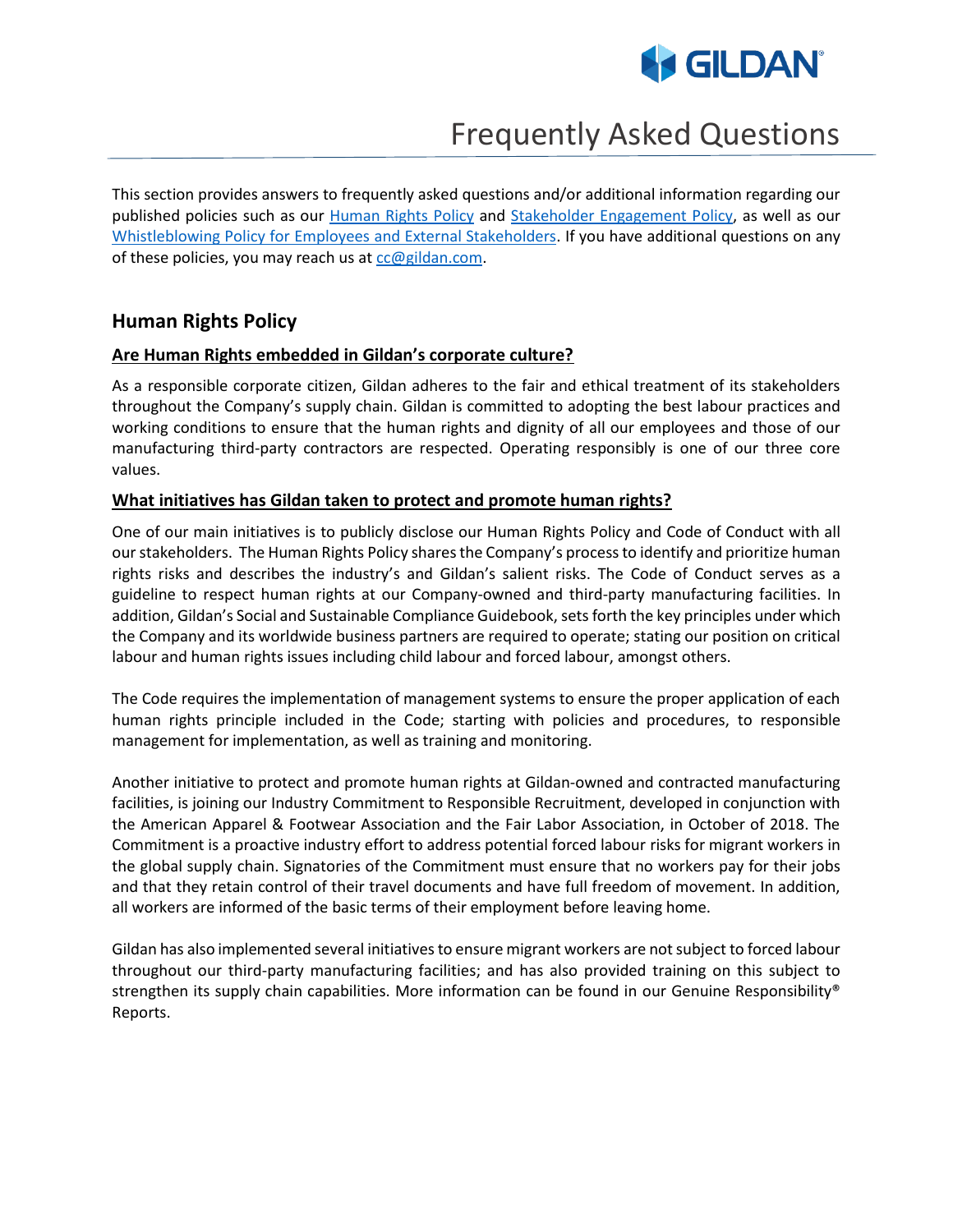

#### **Who is responsible for ensuring that human rights principles are applied?**

Respect for human rights at Gildan-owned and third-party manufacturing facilities is supervised by our Corporate Citizenship department, which validates compliance through our Social Compliance audit program and reports any violation of human rights on a quarterly basis to our Board of Directors.

In addition, the Company's Compliance Steering Committee oversees the Company's global compliance programs in order to ensure a robust and comprehensive compliance framework for integrity and ethics throughout the organization. The Compliance Steering Committee is ultimately accountable to the Board of Directors and reports on important compliance matters to the Board's Corporate Governance and Social Responsibility Committee on a quarterly basis. The Human Resources team also plays a key role in ensuring respect for human rights on a day-to-day basis.

#### **Are there specific human rights policies in place for third-party manufacturing contractors?**

In all regions where the Company operates, Gildan and its third-party contractors are required to safeguard employees' human rights by adopting and adhering to Gildan's Code of Conduct. Compliance with our Code of Conduct is a condition of doing business with us, and all our contractors must consent through their commercial agreements that they have received, understood and acknowledged the Code.

As a result, third-party manufacturing contractors are subject to a rigorous verification process that includes auditing, remediation, tracking and public reporting to ensure compliance with applicable laws as well as with Gildan's Code of Conduct and the UN Guiding Principles on Business and Human Rights.

Contractors facilities are also asked to have a person responsible to manage the implementation of the Code of Conduct daily; in most cases this responsibility is carried out by the Human Resources department or specific Social Compliance officers.

# **What measures have been taken to protect, and remedy, if applicable, against human rights impacts?**

We have strictly-applied codes and policies designed to protect the rights of employees in Gildan's operations and supply chain, including all legal requirements relevant to the conduct of their business as set forth in the principles of our [Code of Ethics,](https://www.genuineresponsibility.com/media/uploads/blocks/Codes/code_of_ethics_-_eng_for_website_Ta0sbgb.pdf) [Code of Conduct,](https://www.genuineresponsibility.com/media/uploads/blocks/Codes/code_of_conduct_poster_en_130818.pdf) [Human Rights Policy,](https://www.genuineresponsibility.com/media/uploads/policies/human_rights_policy_xLgN7ap.pdf) our [Energy &](https://www.genuineresponsibility.com/media/uploads/policies/global_environment_and_energy_policy.pdf)  [Environment Global Policy,](https://www.genuineresponsibility.com/media/uploads/policies/global_environment_and_energy_policy.pdf) ou[r Restricted Substances Code of Practice,](https://www.genuineresponsibility.com/media/uploads/blocks/Codes/cor_mag_004_-_gildans_sl_-_substances_list_rev.0_eng.pdf) and the guidelines provided in our [Social & Sustainable Compliance Guidebook.](https://www.genuineresponsibility.com/media/uploads/policies/social_and_sustainable_compliance_guidebook_2019.pdf) We believe that all employees have the right to be free from discrimination or harassment, receive a fair wage, be treated with respect and dignity, have opportunities to have their voices heard and be part of a supportive network of peers. To this end, we maintain open and collaborative relationships with employees to ensure their views are represented within the Company while ensuring that they can access grievance mechanisms to report any infractions to us so that they can be addressed immediately – more information on our internal grievance mechanisms can be found in our [Whistleblowing Policy for Employees and External Stakeholders.](https://secure.ethicspoint.eu/domain/media/en/gui/100213/index.html)

#### **Who are considered human rights defenders?**

A "human rights defender" is a term used to describe people who, individually or with others, act to promote or protect human rights. An example of a human rights defender in Gildan, is a union representative. For more information on human rights defenders, click [here.](https://www.ohchr.org/en/issues/srhrdefenders/pages/defender.aspx)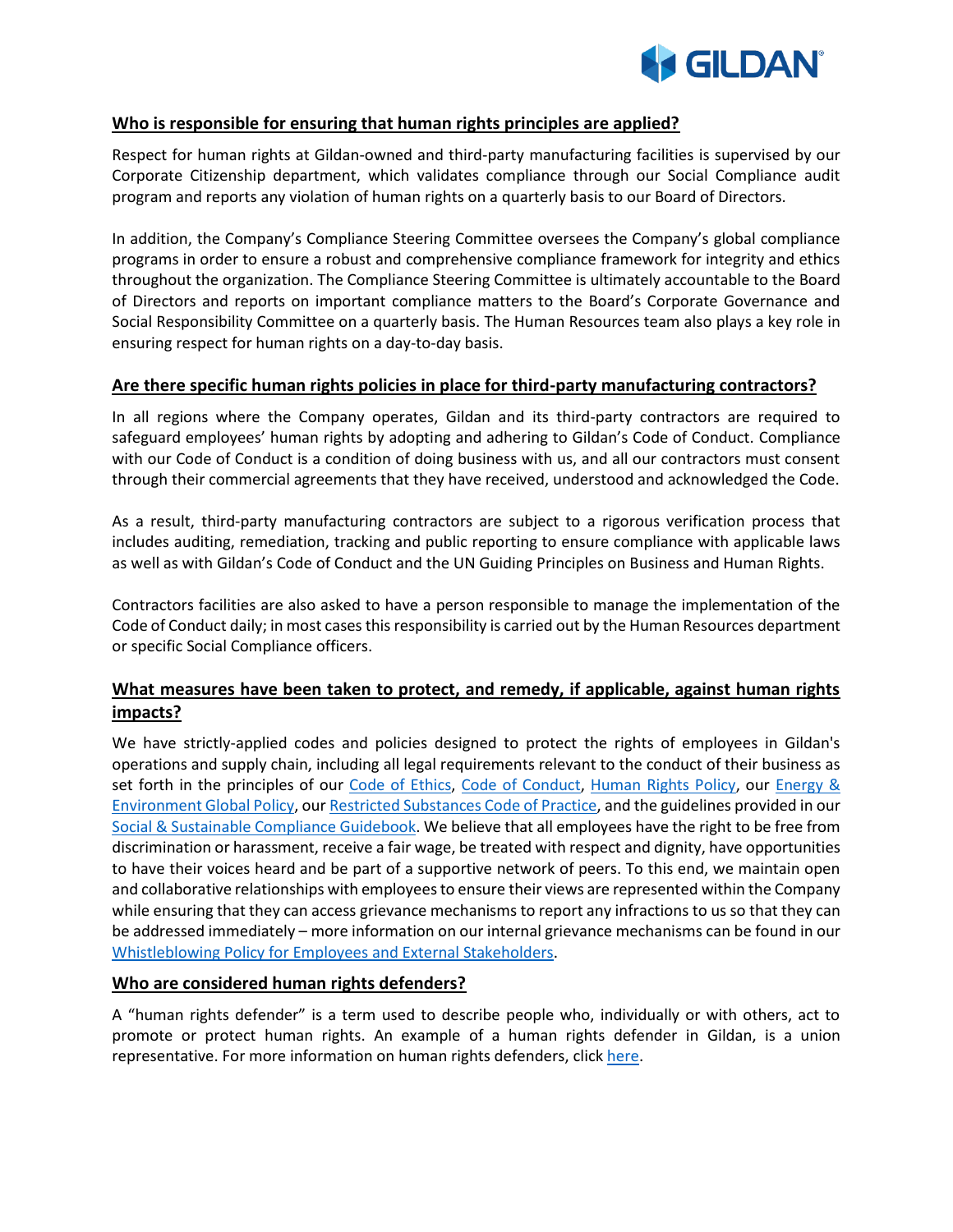

#### **When should a person report a violation to human rights?**

We have grievance mechanisms in place to ensure employees have confidential channels to report violations related to human rights. Gildan has also updated its Whistleblowing Policy for Employees and External Stakeholders to provide our external stakeholders, such as community members, third-party manufacturing contractors and their employees, suppliers, non-governmental organizations, among others, clear guidelines on how to communicate or present grievances to the Company. The purpose of the Policy is to inform our stakeholders of the communication channels available and encourage them to communicate with us or to report violations related to our Code of Conduct, Code of Ethics, as well as any other potential or current violation to human rights practices, community involvement and environmental matters or any other pertinent situation that must be addressed by Gildan. Our processes ensure that these complaints are reviewed, investigated, and resolved in a fair, transparent and timely manner.

# **Stakeholder Engagement Policy**

# **Who are the Company's Stakeholders?**

Any person, group, or organization directly or indirectly affected by an issue related to or caused by any of Gildan's operations worldwide. This may include, but is not limited to, a supplier, contractor, customer, non-governmental organization (NGO), and/or members of the communities where we operate.

## **What is the purpose of a Materiality and Stakeholder Engagement Assessment?**

Gildan periodically conducts materiality assessments to identify, prioritize, address and prevent actual or potential human rights risks inherent in our operations and in our industry at large. These assessments include the involvement of and/or consultation with relevant stakeholders throughout our entire supply chain. As part of this process, the Company aims to maintain an open dialogue with non-governmental organizations (NGOs), members of labour movements, and other interested parties.

Among the items we take into consideration:

- *People:* Human Rights, Health and Safety, Labour Practices, Diversity & Inclusion
- *Environment:* GHG Emissions, Energy, Water, and Waste Management
- *Communities:* Engagement and Participation

## **What is considered under an Enterprise Risk Management Assessment?**

We evaluate risk on a macro level (industry) and then we identify which of those risks represent a direct/indirect impact on our stakeholders and our operations.

## **How does the Company measure, report, and include feedback?**

We measure stakeholder feedback by conducting periodic surveys, interviews, internal/external audits, and by providing convenient access to our grievance mechanisms. We analyze and learn from the responses received, we meet with the stakeholders involved and then we decide what insights should be reported/disclosed. We report our key engagement activities in our annual Genuine Responsibility® report.

## **How does the Company incorporate diversity and inclusion?**

Inclusiveness is part of Gildan's culture and is an important element of our success. We strive to foster a culture that embraces the diversity of our employees, our business and our communities, where everyone